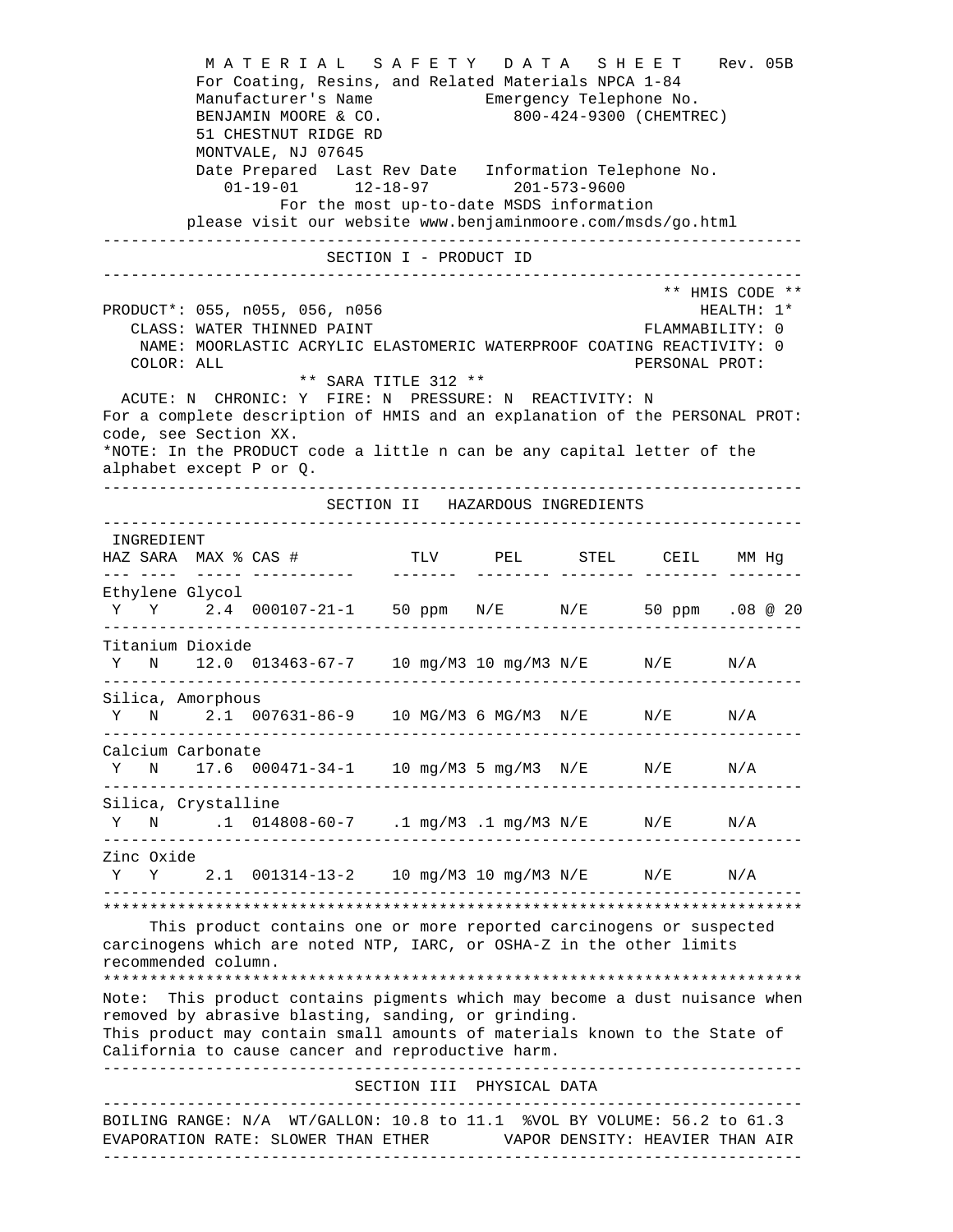|  | SECTION 3 |  |  |  | FIRE AND EXPLOSION HAZARD DATA |  |  |
|--|-----------|--|--|--|--------------------------------|--|--|
|--|-----------|--|--|--|--------------------------------|--|--|

--------------------------------------------------------------------------- D.O.T. FLAMMABILITY CLASS.: NOT REGULATED FLASH POINT: > 250 F PMCC LEL: Not Applicable EXTINGUISHING MEDIA: FOAM CO2 DRY CHEMICAL WATER FOG UNUSUAL FIRE AND EXPLOSION HAZARDS: Toxic gases may form when product burns. Closed containers may burst if exposed to extreme heat or fire. SPECIAL FIRE FIGHTING PROCEDURES: Cool exposed containers with water. Use self-contained breathing apparatus. --------------------------------------------------------------------------- SECTION V HEALTH HAZARD DATA --------------------------------------------------------------------------- EFFECTS OF OVEREXPOSURE - ACUTE: Inhalation - Irritation of the respiratory tract. Contact - Causes eye irritation. Contact - Causes skin irritation. Ingestion of large amounts could cause serious injury. EFFECTS OF OVEREXPOSURE - CHRONIC: Contains: Crystalline Silica which has been determined to be carcinogenic to humans (1) by IARC when in respirable form. Risk of cancer depends on duration and level of inhalation exposure to dust from sanding the dried paint or spray mist. Skin Contact - Prolonged or repeated exposure may cause dermatitis. Chronic lung conditions may be aggravated by exposure to high dust levels. MEDICAL CONDITIONS PRONE TO AGGRAVATION BY EXPOSURE: None expected when used in accordance with Safe Handling and Use Information (Section VIII). Inhalation statement: Sanding dust inhalation may cause lung damage. PRIMARY ROUTE(S) OF ENTRY: DERMAL INHALATION INGESTION EMERGENCY AND FIRST AID PROCEDURES : Inhalation - Remove to fresh air. Get medical help for any breathing difficulty. Eye Contact - Flush thoroughly with water. Call physician. Skin Contact - Wash with soap and water. Ingestion - Drink 1 or 2 glasses of water to dilute. DO NOT induce vomiting. Call physician. --------------------------------------------------------------------------- SECTION VI REACTIVITY DATA --------------------------------------------------------------------------- STABILITY: STABLE HAZARDOUS POLYMERIZATION WILL NOT OCCUR CONDITIONS TO AVOID: Elevated temperatures HAZARDOUS DECOMPOSITION PRODUCTS: Burning may produce carbon dioxide and carbon monoxide. INCOMPATABILITY (MATERIALS TO AVOID): None reasonably foreseeable. --------------------------------------------------------------------------- SECTION VII SPILL OR LEAK PROCEDURES --------------------------------------------------------------------------- STEPS TO BE TAKEN IN CASE MATERIAL IS RELEASED OR SPILLED: Flush with water. Absorb with sawdust or rags. WASTE DISPOSAL METHOD: Conventional procedures in compliance with local, state and federal regulations. Do not incinerate sealed containers. --------------------------------------------------------------------------- SECTION VIII SAFE HANDLING AND USE INFORMATION --------------------------------------------------------------------------- RESPIRATORY PROTECTION: Use NIOSH approved respirator specified for protection against paint spray mist and sanding dust in restricted or confined areas. VENTILATION: Adequate to maintain working atmosphere below T.L.V. and L.E.L.